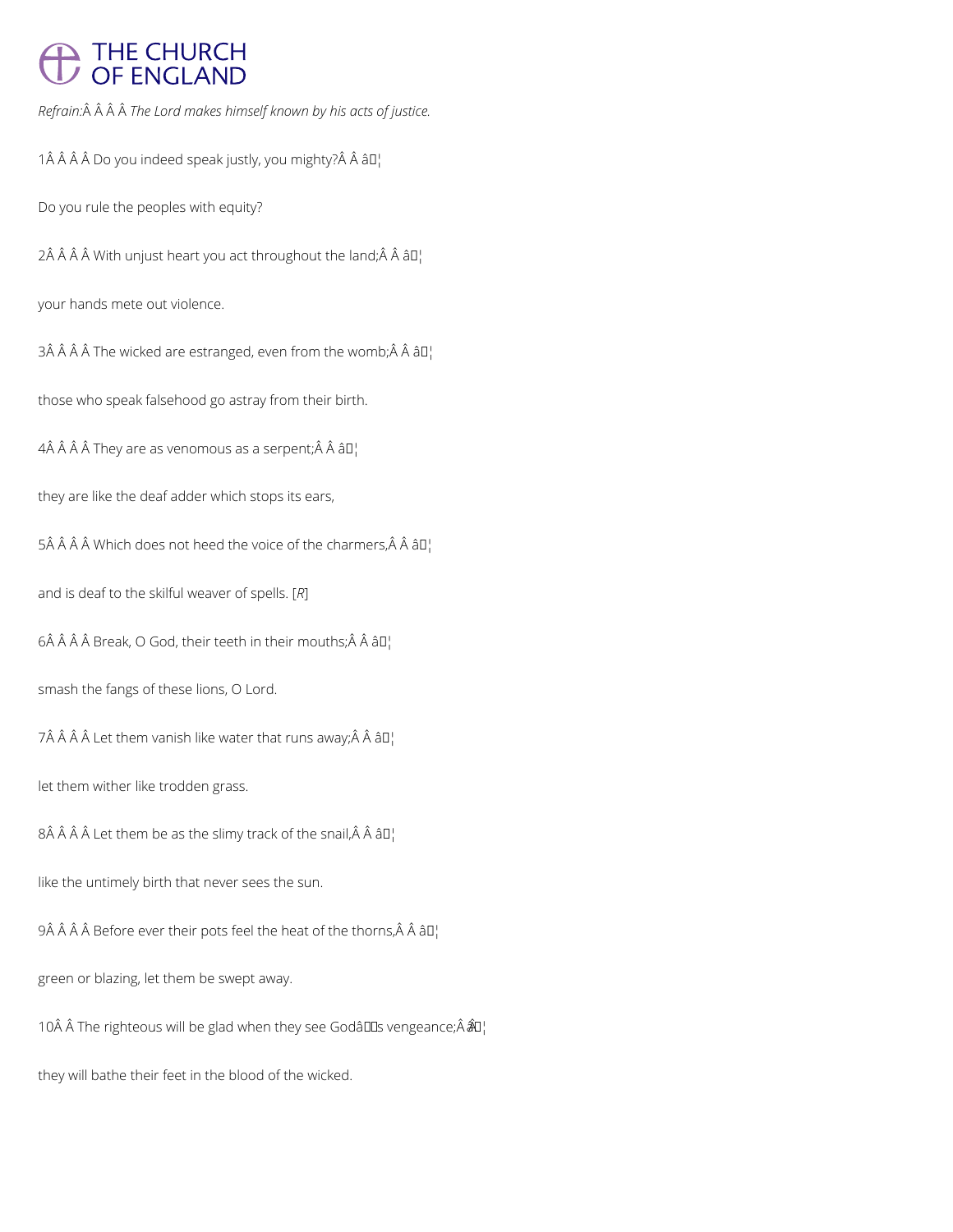11Â Â So that people will say,

 $\hat{a} \in \tilde{a}$  Truly, there is a harvest f $\hat{a}$   $\tilde{b}$  the righteous;  $\hat{A}$   $\hat{A}$ 

truly, there is a God who judges in the earth.  $\hat{a} \in T^M$ 

Refra $\hat{A}$ in $\hat{A}$   $\hat{A}$ Th $\hat{A}$ e Lord makes himself known by his acts of justice.

Common Worship: Daily Prayer, material from which is included here, is copyright  $\hat{\mathbb{A}}$  @Archbishops' 2000 u5 n and publish hend roby House Publishing

Living God,

deliver us from a world without justice

and a future without mercy;

in your mercy, establish justice,

and in your justice, remember the mercy

revealed to us in Jesus Christ our Lord.

#### Â

Copy to clipboard Common Worship - Daily Prayer

Image not found or type unknown

#### [Join us in Daily Prayer](https://www.churchofengland.org/prayer-and-worship/join-us-in-daily-prayer)

Join us in Daily Prayer

### Buy the Book

Daily Prayer is available from Church House Publishing

Pag<sub>2</sub>e